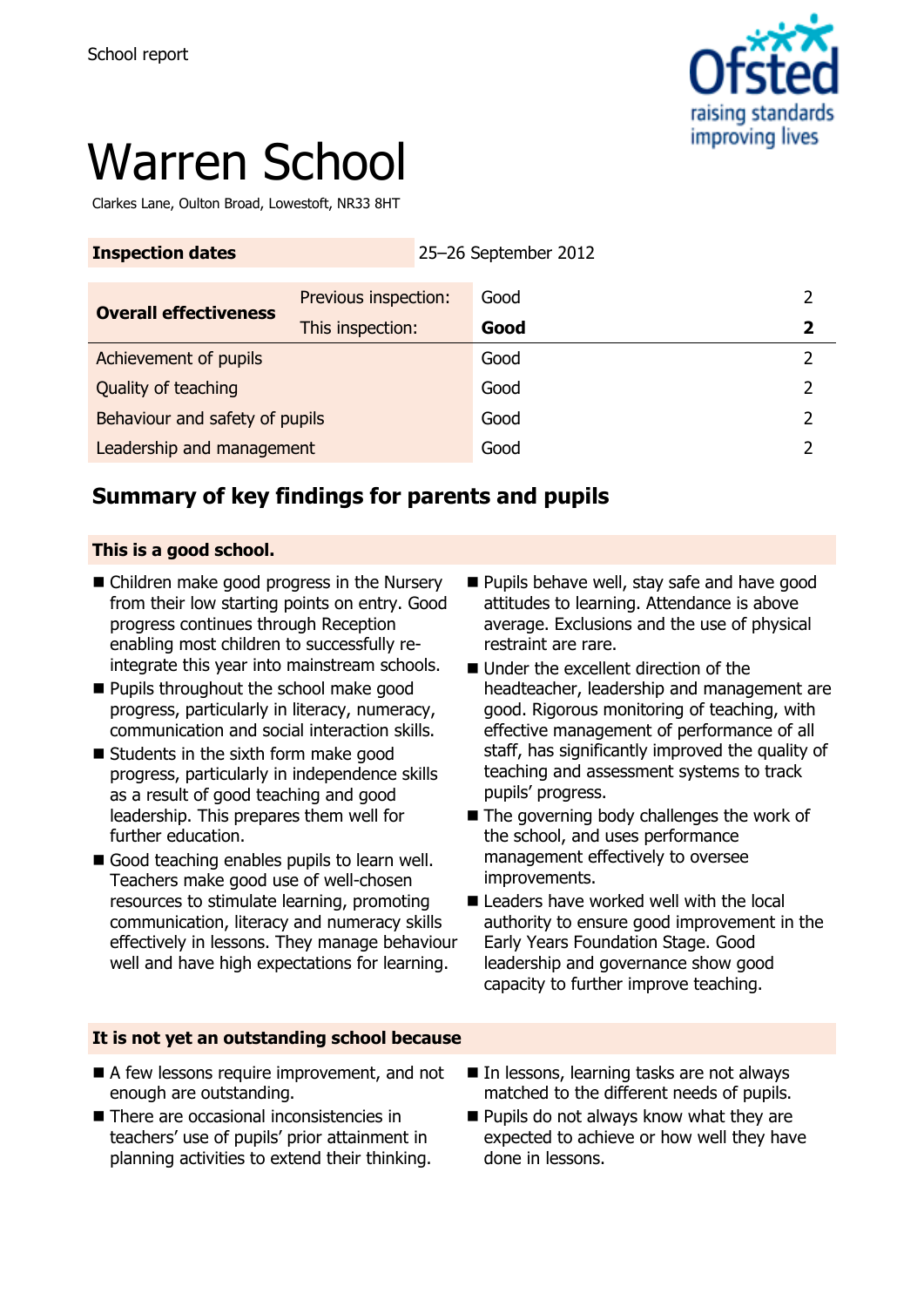### **Information about this inspection**

- Inspectors observed 10 lessons, five of which were joint observations with either the headteacher or the deputy headteacher.
- Discussions took place with two groups of pupils, meetings were held with four members of the governing body, a representative of the local authority, four parents and carers and staff. Inspectors also took account of 17 responses to the online questionnaire (Parent View) and the school's survey of parents and carers. Telephone discussions took place with staff from four mainstream primary schools where children are dual registered, and three parents and carers.
- Inspectors observed the school's work and looked at a range of documents, including the school development plan, records of incidents and safeguarding policies, samples of pupils' work and data on pupils' progress over time.

## **Inspection team**

| Declan McCarthy, Lead inspector | <b>Additional Inspector</b> |
|---------------------------------|-----------------------------|
| <b>Mary Geddes</b>              | Additional Inspector        |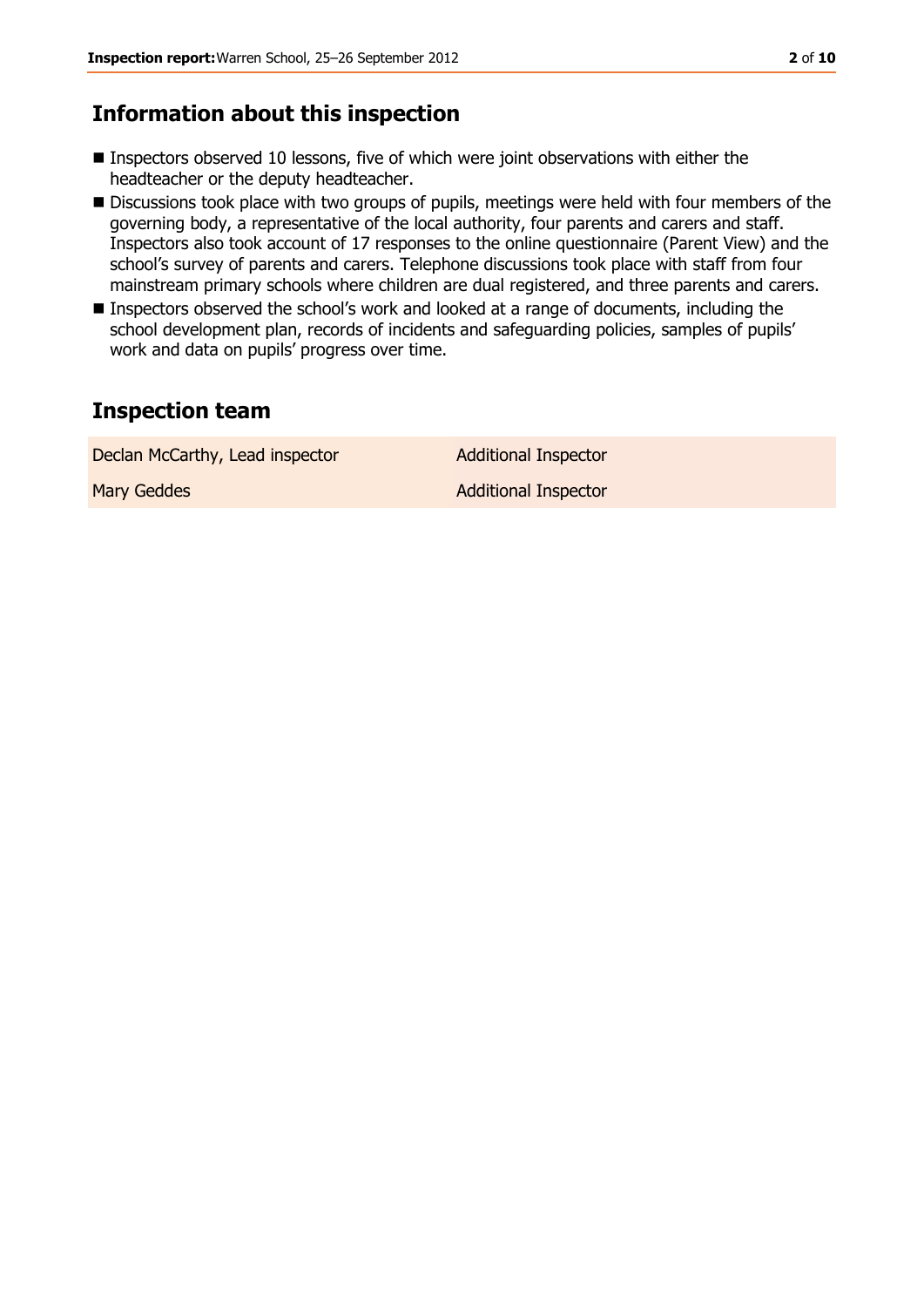# **Full report**

# **Information about this school**

- Warren School provides education for pupils with severe learning difficulties. Just over a third of pupils have profound and multiple learning difficulties. Most pupils have additional language and communication needs and the majority of these have autistic spectrum disorder. Most pupils have a statement of special educational needs.
- The large majority of pupils are from White British backgrounds and a high proportion are eligible for the pupil premium, which provides additional funding for children in local authority care and pupils known to be eligible for free school meals.
- There have been significant changes to the organisation of the Early Years Foundation Stage since the last inspection. The Nursery is now a local authority assessment centre managed by the school, where children arrive to undergo statutory assessment. Children in the Nursery and Reception class are also dual registered with mainstream schools or independent providers.
- The senior leadership team has been re-organised with the appointment of a new deputy headteacher and a new leader for the recently established 14–19 provision.
- The school has recently been awarded Healthy School status.

# **What does the school need to do to improve further?**

- Increase the proportion of outstanding teaching and eliminate the few remaining areas where teaching requires improvement by ensuring that all teachers:
	- use the information about pupils' prior attainment to plan individual learning tasks which extend their thinking
	- consistently plan a range of learning tasks which are matched to pupils' different abilities and aptitudes
	- increase pupils' awareness of what they are expected to achieve at the beginning of the lesson and how well they have done by the end of the lesson.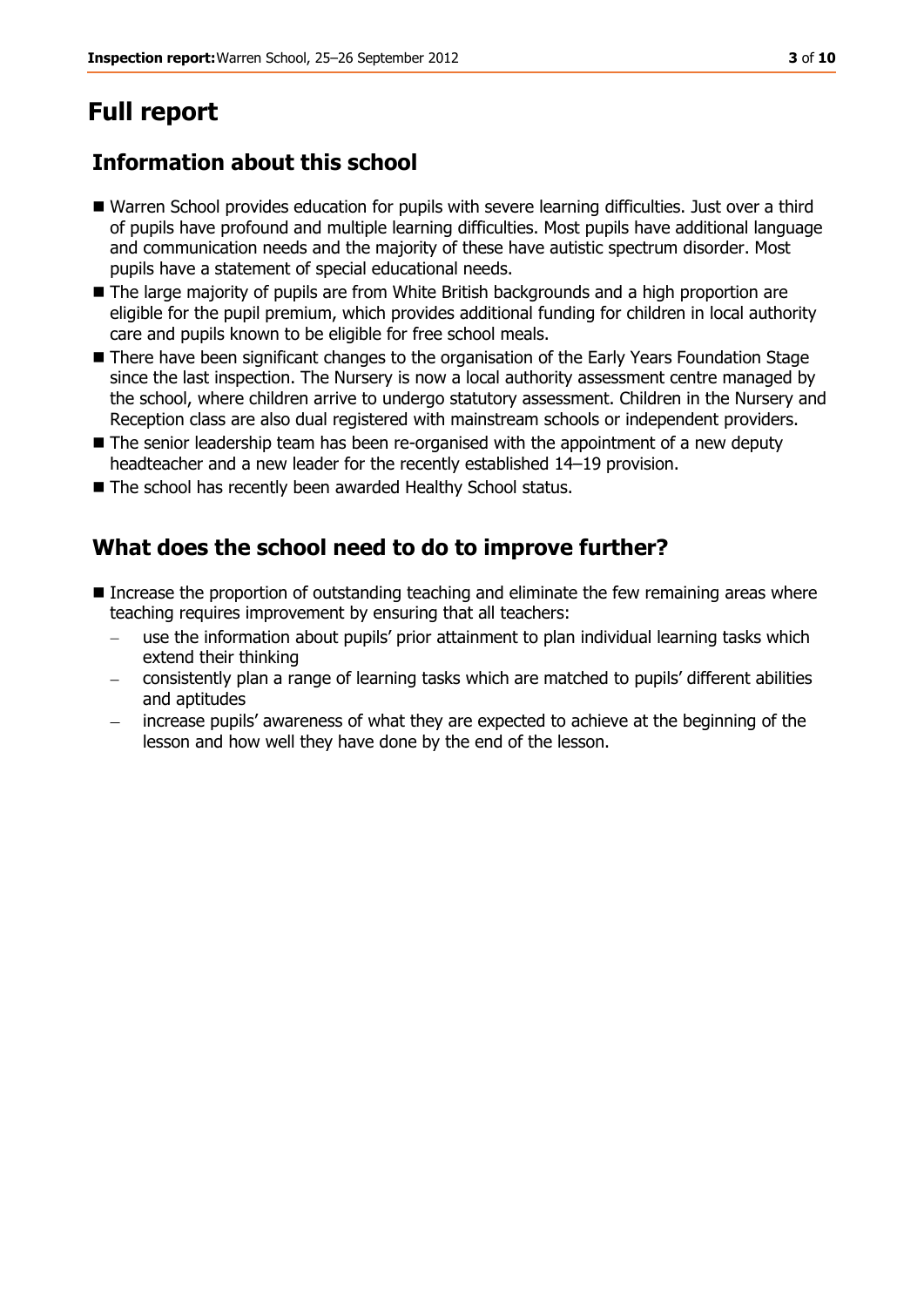# **Inspection judgements**

### **The achievement of pupils is good**

- Due to the nature and complexity of their disabilities and special educational needs, pupils' attainment is low. Children in the Early Years Foundation Stage make good progress from their low starting points as they move through the Nursery and Reception class because all adults work together to ensure that there are interesting and stimulating outdoor and indoor learning experiences which capture and stimulate children's imaginations.
- **Pupils in all key stages make good progress as they move through the school because most** teachers and support staff provide individualised learning activities matched closely to different learning needs. As a result, there are no significant differences in the progress of girls and boys or those with additional disabilities or special educational needs. School data on progress over time show that pupils with autistic spectrum disorder, those with profound and multiple learning difficulties and those with language and communication needs make similar progress to pupils with severe learning difficulties.
- **Pupillack** Pupils receiving support through the pupil premium make equally good progress as others because additional support is provided based on good use of detailed information on prior learning to ensure that communication, reading and writing tasks are matched closely to their individual needs.
- **Pupils make good progress in communication, language and literacy as a result of close** work between the speech therapist, teachers and support staff, who consistently use signing, visual symbols, communication books, electronic switches and objects of reference.
- As they develop and improve their communication skills, pupils acquire good knowledge of letter sounds for reading and writing. As a result, pupils at Key Stages 1 to 3 make good progress in reading, particularly in using initial sounds and blending letter sounds to read new words.
- Pupils in the 14–19 provision make good progress in a wide range of accredited courses and in vocational skills. Students in the sixth form build on this good progress, developing skills for independence, which prepare them well for the next stage of their lives. This is because all staff provide free-choice activities with a well-conceived practical curriculum which students enjoy.
- In nearly all lessons and subjects during the inspection, pupils made good progress as they concentrated on their learning, listened carefully to staff and followed instructions. Pupils in Year 2 made good progress and enjoyed singing familiar songs and nursery rhymes to the teacher's guitar accompaniment. Pupils at Key Stage 2 made very good progress in designing and making models of mini-beasts and in literacy and numeracy which were well promoted by staff in an exceptionally well-planned lesson. At Key Stage 3, pupils with autistic spectrum disorder made good progress in sequencing numbers because all staff used well-chosen practical resources focusing effectively on the mathematical language to develop their understanding.
- Older pupils and students at post-16 with complex communication and language needs made outstanding progress in physical development because physical therapy was carefully built into this exceptionally well-planned lesson.

**The quality of teaching is good**

■ Most teaching is good and a significant proportion is outstanding because leaders have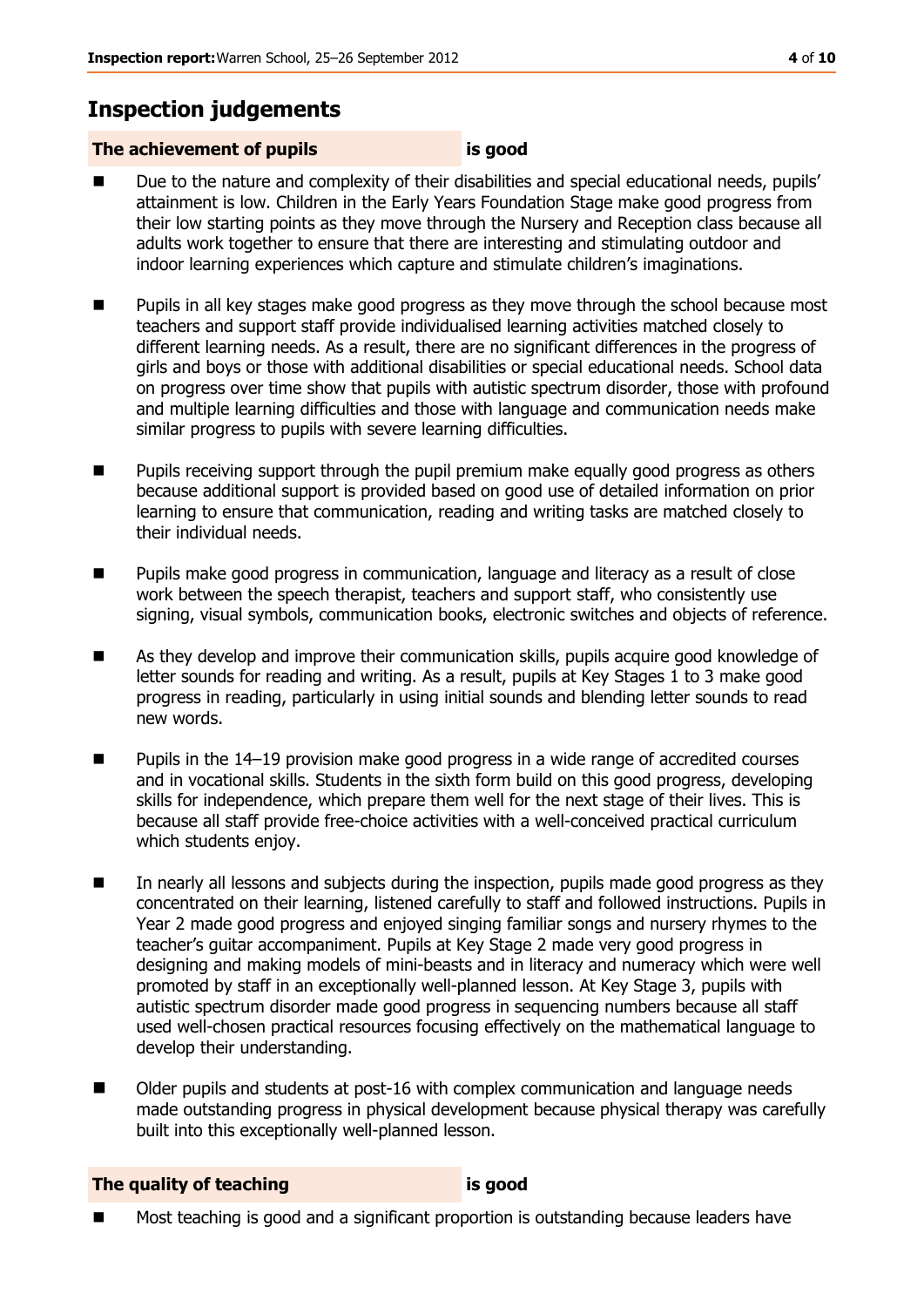focused since the last inspection on systematically improving teaching and learning. Key strengths of teaching include good use of well-chosen resources, particularly information and communication technology (ICT), signing and communication aids to stimulate learning and develop pupils' communication skills. Good promotion of literacy and numeracy skills across a range of subjects and good subject knowledge are further strengths in teaching.

- **Most teachers make good use of information about pupils' prior learning to build on skills,** knowledge and understanding, and carefully match learning tasks to pupils' different learning needs. Just occasionally, this is not the case. Where lessons require improvement, teachers do not always inform pupils what they are expected to achieve, nor do they review how well pupils have done by the end of the lesson.
- Teaching and support for pupils with more complex disabilities and special educational needs such as autistic spectrum disorder and profound and multiple learning difficulties is good. This is because all staff work strongly as a team to implement strategies recommended on individual educational plans to ensure effective learning.
- Strong support from well-trained teaching assistants across the school makes a significant contribution to the quality of teaching in all lessons. Support staff consistently make good use of skilful signing, objects of reference, visual resources and communication aids, as well as promoting literacy and numeracy effectively to ensure pupils have full access to learning. As a result, all pupils, including children in the Early Years Foundation Stage, those receiving the pupil premium with complex language and communication needs and students in the sixth form, make equally good progress.
- Staff teach reading skilfully, demonstrating good knowledge of teaching letter sounds for reading and spelling.
- Teaching promotes pupils' spiritual, moral, social and cultural development effectively. Teachers build up pupils' self-esteem through consistent use of praise, encouragement and reward. Moral and social development is promoted through the many opportunities for sharing, turn-taking and through lesson topics such as avoiding dangerous situations and the safe use of the internet. Cultural development is promoted through make-believe visits to different countries on the 'magic carpet' where pupils increase their awareness of different foods, costumes and cultural traditions from around the world.

#### **The behaviour and safety of pupils is good**

- Pupils, including those with the most challenging behaviours due to their severe autism, respond well to the consistent management of behaviour by all staff. In lessons and around the school, pupils' behaviour and safety are good. They move sensibly along corridors, play safely together outside and have positive attitudes in lessons as they focus on their learning. They adopt safe practices in avoiding potential hazards and in using mobile phones and the internet safely.
- Children in the Nursery and Reception class stay safe because staff ensure that children's welfare and safety requirements are met by providing good levels of supervision in staffdirected and free-choice activities.
- Parents and carers who completed the online questionnaires, those who completed the school's survey and those who met the inspectors mostly agree that behaviour is good and that their children stay safe. Pupils also said that behaviour and safety are good and that bullying is rare. Pupils have a developing awareness of different types of prejudice-based bullying.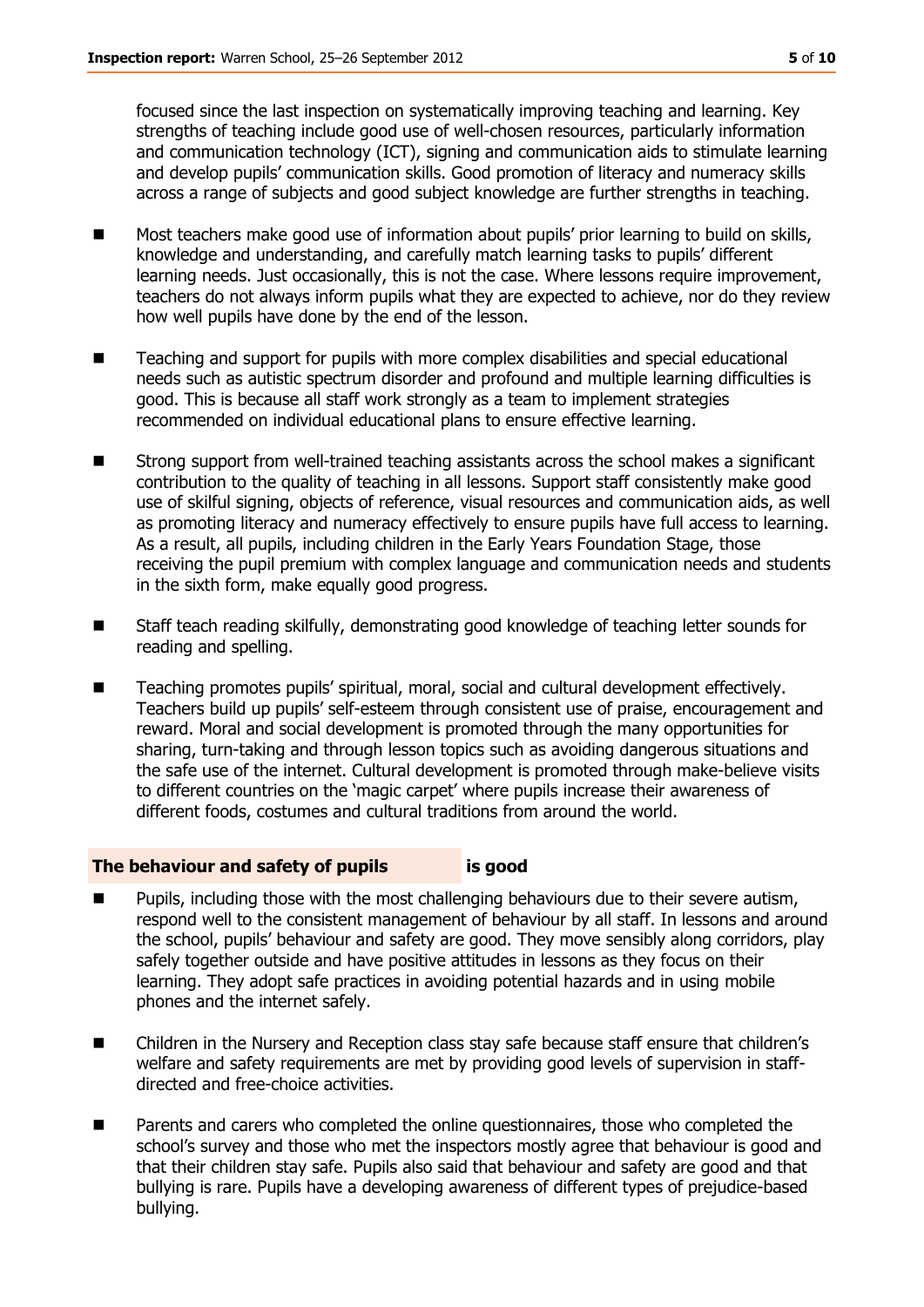- **Pupils throughout the school and students in the sixth form are polite and courteous to** visitors; they listen to and respect adults.
- Attendance is above average as a result of good promotion and monitoring of attendance. Most pupils, who are transported to school arrive punctually to lessons.

#### **The leadership and management is good**

- The headteacher provides outstanding leadership in building a shared vision and drive for continuous improvement among all staff.
- **Leaders use the management of performance of all staff together with the information** gathered from the rigorous monitoring of teaching and learning and the systematic use of accurate self-evaluation, to tackle weaknesses in teaching, and improve all aspects of provision.
- Clear priorities are set for improvement in the school development plan, and these are reflected in the performance management objectives of all staff, including teaching assistants. This has led to good improvement since the last inspection in the Early Years Foundation Stage, the quality of teaching, the curriculum and in assessment systems to track pupils' progress.
- Leaders ensure safeguarding requirements are met. Vetting procedures for staff and visitors are rigorous, all training is up to date and pupils benefit form high levels of supervision to ensure their safety and well-being.
- The curriculum is now more relevant to pupils needs than at the last inspection as a result of the inclusion of land-based studies, where, for example, pupils learn about their local area and make willow baskets, and conserve pathways and fences. The curriculum also includes construction courses and new local work experience opportunities enabling older pupils and students to benefit from a range of vocational learning opportunities. At each key stage, there are well-conceived visits to places of interest to stimulate enjoyment and enrich pupils' experiences. These have included a visit to a local farm, a day trip to France, sensory visits for pupils with profound and multiple learning difficulties, visits to museums and pond dipping.
- Good leadership has also ensured that teaching and the curriculum promote pupils' spiritual, moral, social and cultural development well, through first-hand experiences, such as visits by a Zulu and Masai warriors, and opportunities for pupils to dress in the war bonnets and beaded Native American costumes they have made.
- Discrimination of any kind is not tolerated in the school, which goes out of its way to develop pupils' appreciation of and respect for diversity. Leaders have ensured that there are no significant differences in the achievements of any group of pupils. All pupils are included in all the school offers, ensuring that equality is promoted well throughout the school.
- The local authority provides good support in monitoring the school's overall effectiveness and in challenging it to further improve.

#### ■ The governance of the school:

- provides good oversight for the school's work because the governing body is fully involved in evaluating its strengths and weaknesses
- is able to assess the impact of leadership on pupils' learning and well-being because governors visit the school as often as they can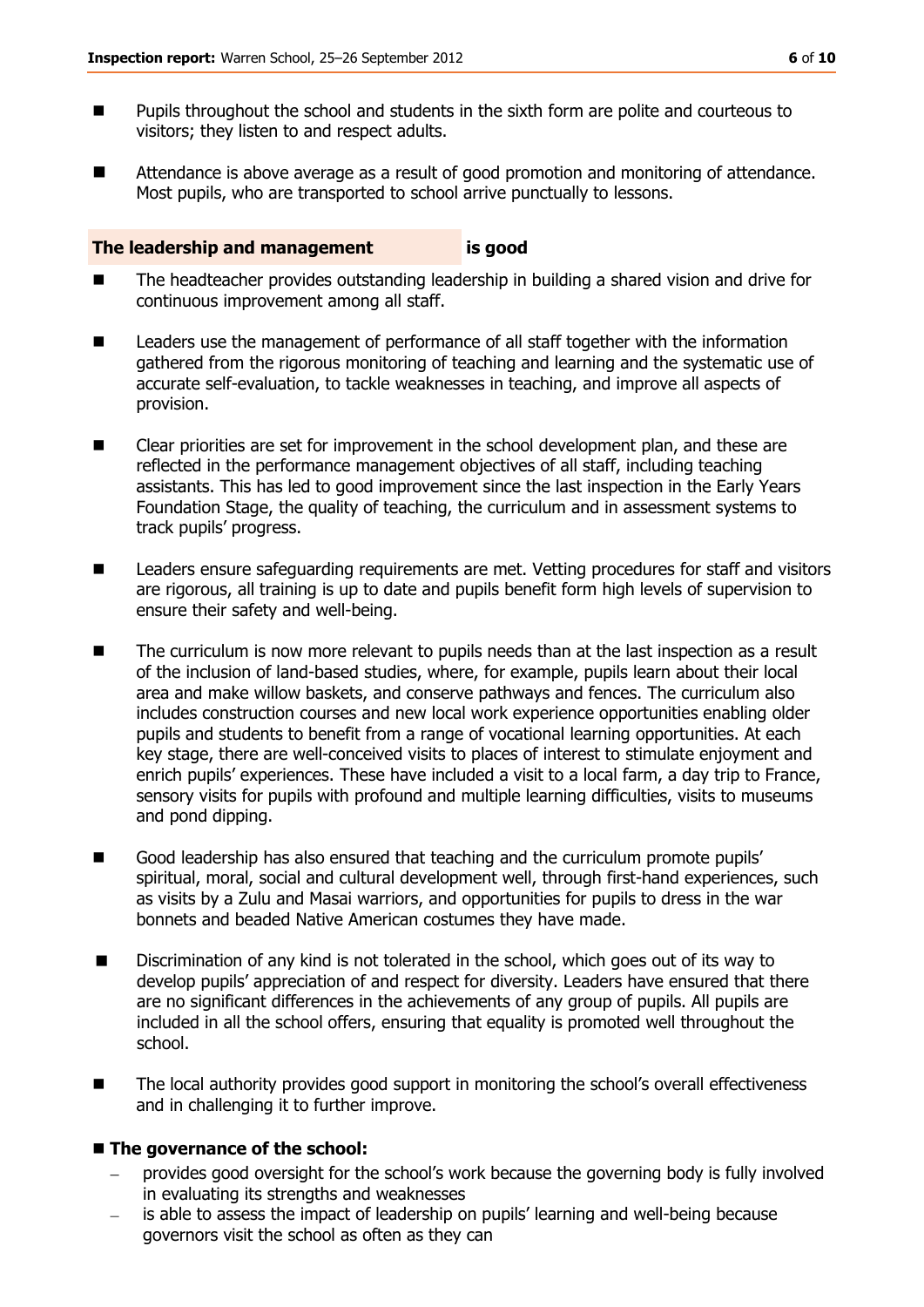- ensures that all statutory requirements are met, including for safeguarding  $\equiv$
- has set clear performance management targets for the headteacher, in good collaboration  $\frac{1}{2}$ with the local authority and based on the school's priorities for development.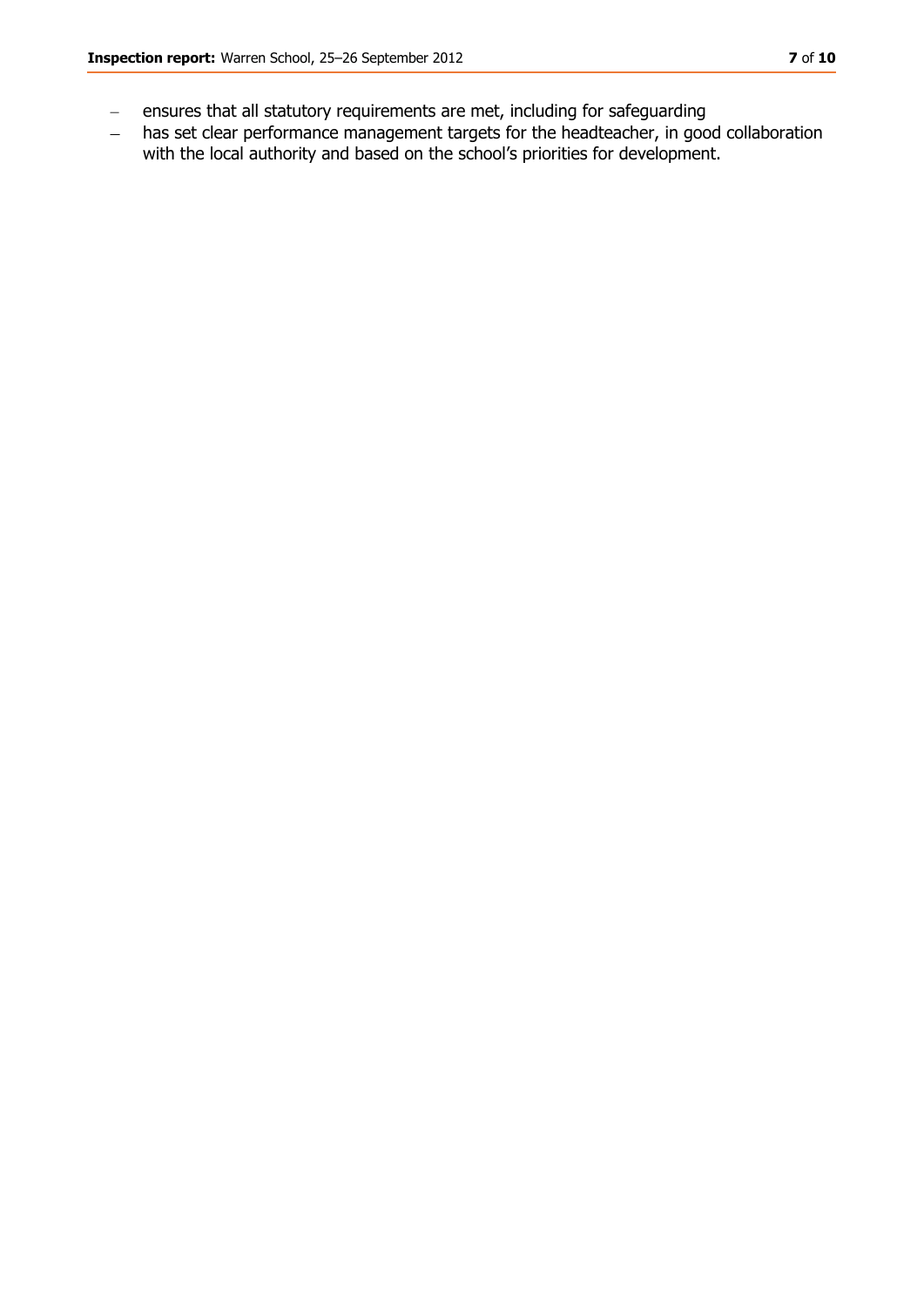# **What inspection judgements mean**

| <b>School</b> |                         |                                                                                                                                                                                                                                                                                                                                                                         |
|---------------|-------------------------|-------------------------------------------------------------------------------------------------------------------------------------------------------------------------------------------------------------------------------------------------------------------------------------------------------------------------------------------------------------------------|
| Grade         | <b>Judgement</b>        | <b>Description</b>                                                                                                                                                                                                                                                                                                                                                      |
| Grade 1       | Outstanding             | An outstanding school is highly effective in delivering outcomes<br>that provide exceptionally well for all its pupils' needs. This<br>ensures that pupils are very well equipped for the next stage of<br>their education, training or employment.                                                                                                                     |
| Grade 2       | Good                    | A good school is effective in delivering outcomes that provide<br>well for all its pupils' needs. Pupils are well prepared for the next<br>stage of their education, training or employment.                                                                                                                                                                            |
| Grade 3       | Requires<br>improvement | A school that requires improvement is not yet a good school, but<br>it is not inadequate. This school will receive a full inspection<br>within 24 months from the date of this inspection.                                                                                                                                                                              |
| Grade 4       | Inadequate              | A school that has serious weaknesses is inadequate overall and<br>requires significant improvement but leadership and management<br>are judged to be Grade 3 or better. This school will receive<br>regular monitoring by Ofsted inspectors.                                                                                                                            |
|               |                         | A school that requires special measures is one where the school<br>is failing to give its pupils an acceptable standard of education<br>and the school's leaders, managers or governors have not<br>demonstrated that they have the capacity to secure the<br>necessary improvement in the school. This school will receive<br>regular monitoring by Ofsted inspectors. |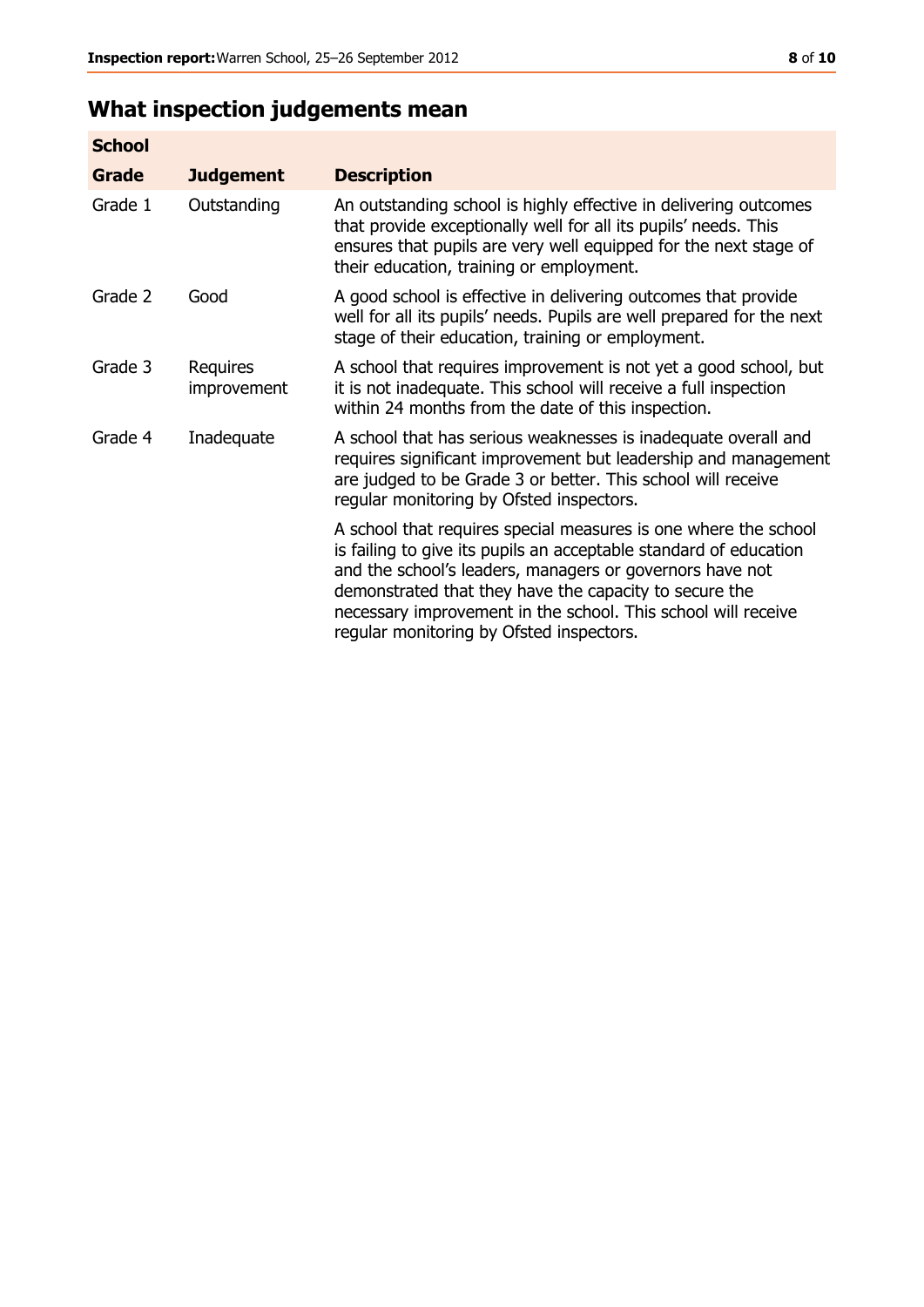# **School details**

| Unique reference number  | 124905  |
|--------------------------|---------|
| <b>Local authority</b>   | Suffolk |
| <b>Inspection number</b> | 402297  |

This inspection of the school was carried out under section 5 of the Education Act 2005.

| <b>Type of school</b>                      | Special                |
|--------------------------------------------|------------------------|
| <b>School category</b>                     | Community special      |
| Age range of pupils                        | $3 - 19$               |
| <b>Gender of pupils</b>                    | Mixed                  |
| Gender of pupils in the sixth form         | Mixed                  |
| <b>Number of pupils on the school roll</b> | 105                    |
| Of which, number on roll in sixth form     | 18                     |
| <b>Appropriate authority</b>               | The governing body     |
| <b>Chair</b>                               | Mike Woodrow           |
| <b>Headteacher</b>                         | Dee Moxon              |
| Date of previous school inspection         | 17 November 2009       |
| <b>Telephone number</b>                    | 01502 561893           |
| <b>Fax number</b>                          | 01502 561893           |
| <b>Email address</b>                       | ad.warren.s@talk21.com |